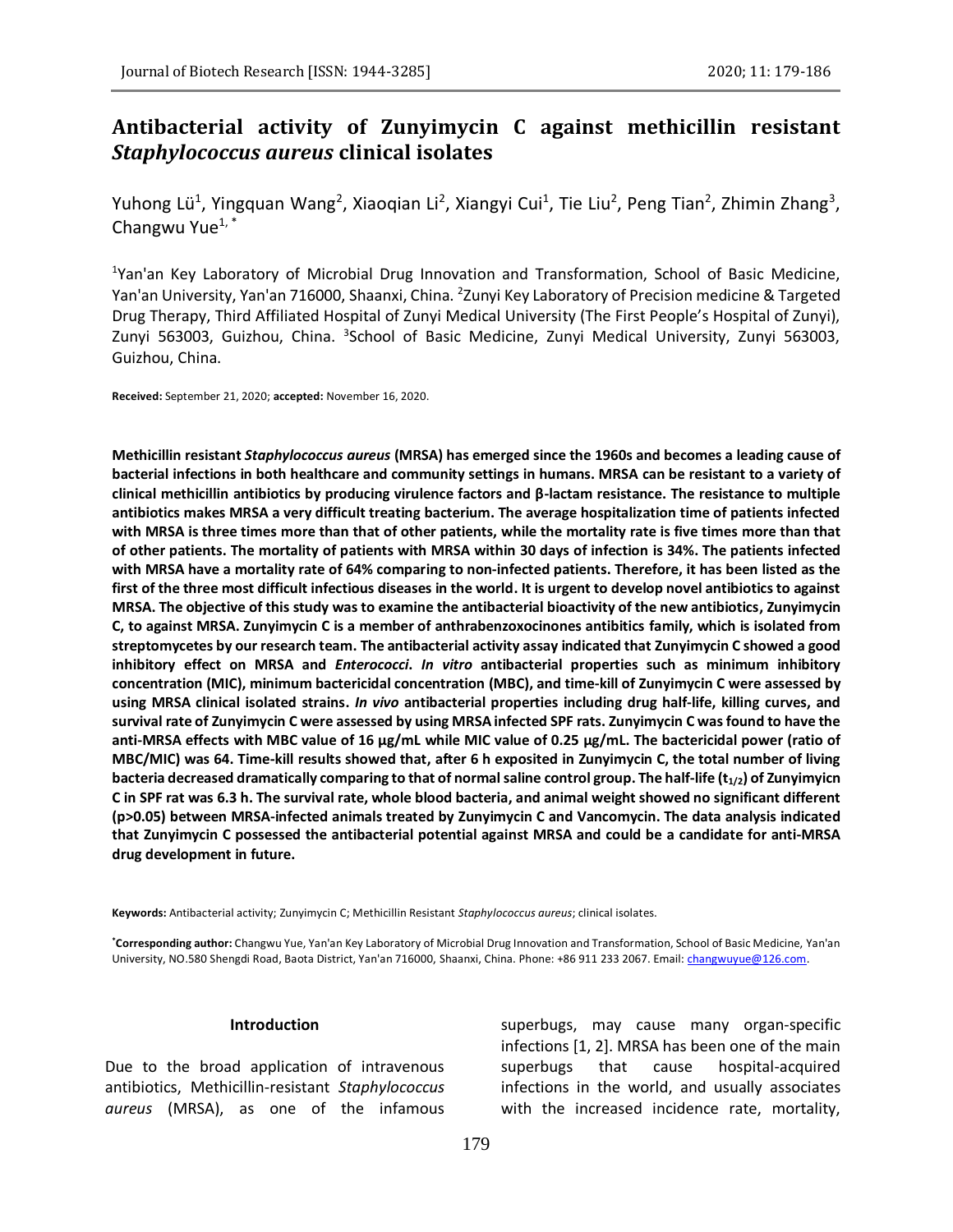length of hospitalization, and cost burden [3, 4]. MRSA is a serious threat to human health with the average hospitalization time and mortality rate three and five times higher than that of regular in-patients, respectively. The mortality of MRSA patients within 30 days of infection is 34%. In general, MRSA infected patients demonstrated a mortality rate of 64%. MRSA has been listed as the number one of three the most difficult to treat infectious diseases in the world [5]. Physicians are facing very limited treatment choices in clinical MRSA infection because the widespread emergence of MRSA with multiresistance has significantly undermined the efficacy of currently available antibiotic therapies [6]. Glycopeptide drugs, such as vancomycin and teicoplanin, are the first choice for MRSA infection treatment. However, the emergence of vancomycin-resistant *Staphylococcus aureus* (VRSA) is challenging this treatment plan, which results in increasing of mortality. In addition, physicians also face the dilemma of lack of drug options while treating VRSA infection. The current gap between the emergence of drugresistant *Staphylococcus aureus* and the development of new antibiotics is an urgent and critical issue, indicating the need for immediately development of novel antibiotics against MRSA [7].

Actinomycetes, as the most important clinical antibiotic-producing bacteria, have been considered as the most important resource for new antibiotic discovery because they can produce thousands of new natural products with different biological activities, especially antibacterial potential [8, 9]. To date, numerous actinomycete-derived natural products with antibacterial potentials have been reported. However, traditional antibiotics, such as cephalosporins, macrolides, and the glycopeptide antibiotic-vancomycin, showed no effect against superbugs [10, 11]. This situation prompted the search for novel anti-infectious active compounds against MRSA from typical habitat microbial resources [12, 13].

Through the data-mining of novel anti-MRSA active natural products in soil-derived actinomycetes from typical habitats, three novel chloroanthrabenzoxocinone family antibiotics including Zunyimycins A, B, and C (Figure 1) with antibacterial potentials against MRSA were identified and isolated from *Streptomyces* sp. FJS31-2. As a novel antibiotic, the application of Zunyimycin is still under the preclinical investigation stage. However, the laboratory studies of anti-MRSA and anti-tumor activities for this antibiotic showed that this antibiotic might have good clinical application potentials [14, 15].



**Figure 1.** Chemical structures of Zunyimycins A, B, and C.

This study focused on the comprehensive investigation of anti-MRSA activities of Zunyimycin C both *in vitro* and *in vivo,* including minimum bactericidal concentration (MBC), minimum inhibitory concentration (MIC), drug half-life, time-kill studies, killing curves, and survival rate. The results of this study can be used for future anti-MRSA drug development.

#### **Materials and methods**

## **Determination of Zunyimycin C antibacterial properties** *in vitro* **(1) MIC and MBC:**

The MIC and MBC of Zunyimycin C in culture broth were determined by using the techniques of Konaté [16]. Zunyimycin C was extracted from *Streptomyces* sp. FJS31-2 under the procedures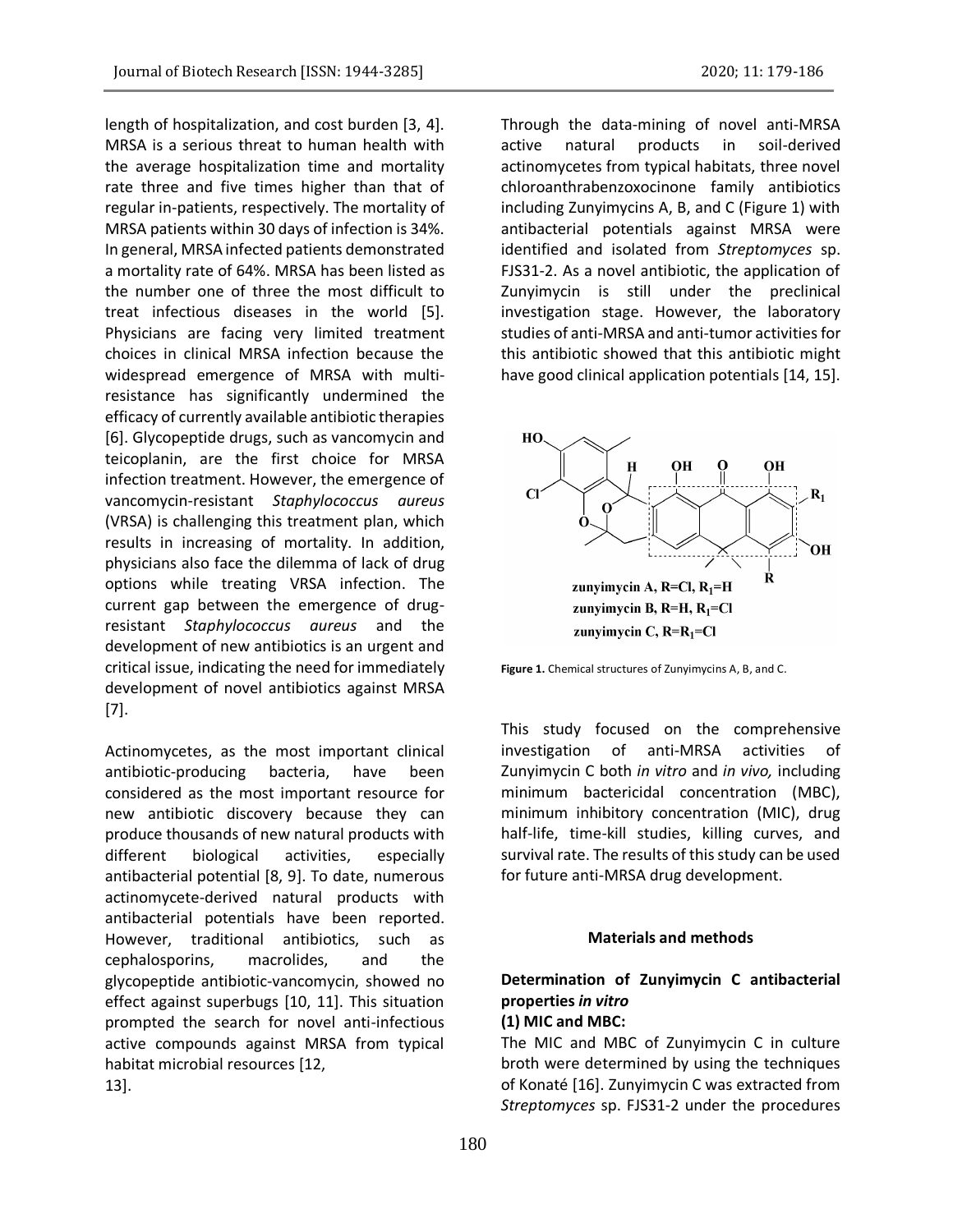described previously [15]. *Streptomyces* sp. FJS31-2 was isolated from Fanjing Mountain soil of Guizhou province, China by our research team and was deposited in China General Microbiological Culture Collection Center (CGMCC) under the accession number of CGMCC 4.7321. The stock solution of Zunyimycin C was prepared with 10% dimethylsulfoxide (DMSO) in water at a final concentration of 10 µg/mL followed by a serial two-fold dilution and sterilized by filtration through a 0.22 µm sterilizing Millipore express filter. The sterile discs (6 mm) were impregnated with 10 µL of sterile antibiotics. Methicillin (Sigma-Aldrich, Merck Millipore, Darmstadt, Germany) was employed as negative controls, while Vancomycin (Sigma-Aldrich, St. Louis, MO, USA) was used as positive control (10 µg/disc). In brief, MRSA clinical isolates (Clinical Microbiology Laboratory of Affiliated Hospital of Zunyi Medical University, Zunyi, Guizhou, China) bacterial suspension (10<sup>6</sup> colony forming unite (CFU)/mL) was coated on the base layer of Luria–Bertani (LB) agar and used to inoculate each Petri dish. 10 µL of different drug dilutions were placed on the agar. The dishes were then incubated at 37°C for 24 h. The diameters of inhibition zones were measured in millimeters (mm). Antibiotics inducing inhibition zone ≥ 3 mm around the disc were considered antibacterial. All tests were performed in triplicate, and bacterial activity was expressed as the mean of inhibition diameters (mm) produced. MIC was defined as the lowest concentration of antibiotics (Zunyimycin C or Vancomycin) at which no visible growth of microorganisms incubated under 37°C for 24 h was observed with 10-fold serially dilutions. MBC was considered the lowest concentration of chemical that produced no growth of subcultures and determined by subculturing 100 µL sample from each tube from the MIC assay onto fresh drug-free LB agar plates and incubation at 37°C for 24 h. Based on the concentration ratio of MBC/MIC (MBC/MIC range of 4 to 16), the drug was defined as bacteriostatic and the effect was considered bactericidal if the value of MBC/MIC is less than 2 [17].

### **(2) The time-kill curve:**

The time-kill measurement was performed by the actual reduction in viable counts of MRSA clinical isolates at 12 h. After incubation at 37°C for 24 h, freshly cultured MRSA was resuspended in 10 mL of LB broth with the final concentration of 10<sup>6</sup> CFU/mL. The bacterial cultures were then incubated at 37°C for 0, 1, 4, 8, and 12 h, respectively. After centrifugation at 10,000 x g for 10 min at 4°C, the supernatants were removed, and the bacterial pellets were resuspended in 10 mL of LB broth at a final concentration of  $10^6$ CFU/mL. 100 µL of each bacterial suspension was applied to coat on the agar plates that contained 2×MBC, MBC, and MIC antibiotics followed by incubation at 37°C for 24 h. The viability of MRSA clinical isolates was determined by the presence of colonies on the LB agar plates. The bactericidal effect was defined as a 3 Log decrease in CFU/mL.

## **Determination of Zunyimycin C antibacterial properties** *in vivo*

### **(1) MRSA infected animal model:**

Specific pathogen-free (SPF) rats were obtained from Tengxin Biological Technology Co., Ltd (Chongqing, China) with animal production license [SCXK(Army) 2012-0011]. The animal experiment was approved by the ethics committee of the Third Affiliated Hospital of Zunyi Medical University (No.2018-012). A total of 60 male SPF rats were randomly divided into four groups including vehicle group (negative control, with DMSO only), Vancomycin group (positive control, 30 mg/kg), Zunyimycin C lowdose group (5 mg/kg), and Zunyimycin C highdose group (10 mg/kg). Each experimental group had three replicates with five rats in each replicate. After 1 h of intraperitoneally injection of MRSA ( $1.0\times10^9$  CFU), Zunyimycin C low- and high-dose and Vancomycin were administrated intraperitoneally to each animal every 12 h for 4 times. During the experiment, 200 µL of blood was drawn from the rat tail vein every 12 h to determine the number of bacteria in the blood.

PCR amplification followed by DNA sequencing were employed to confirm that the pathogen presenting in infected animal blood was the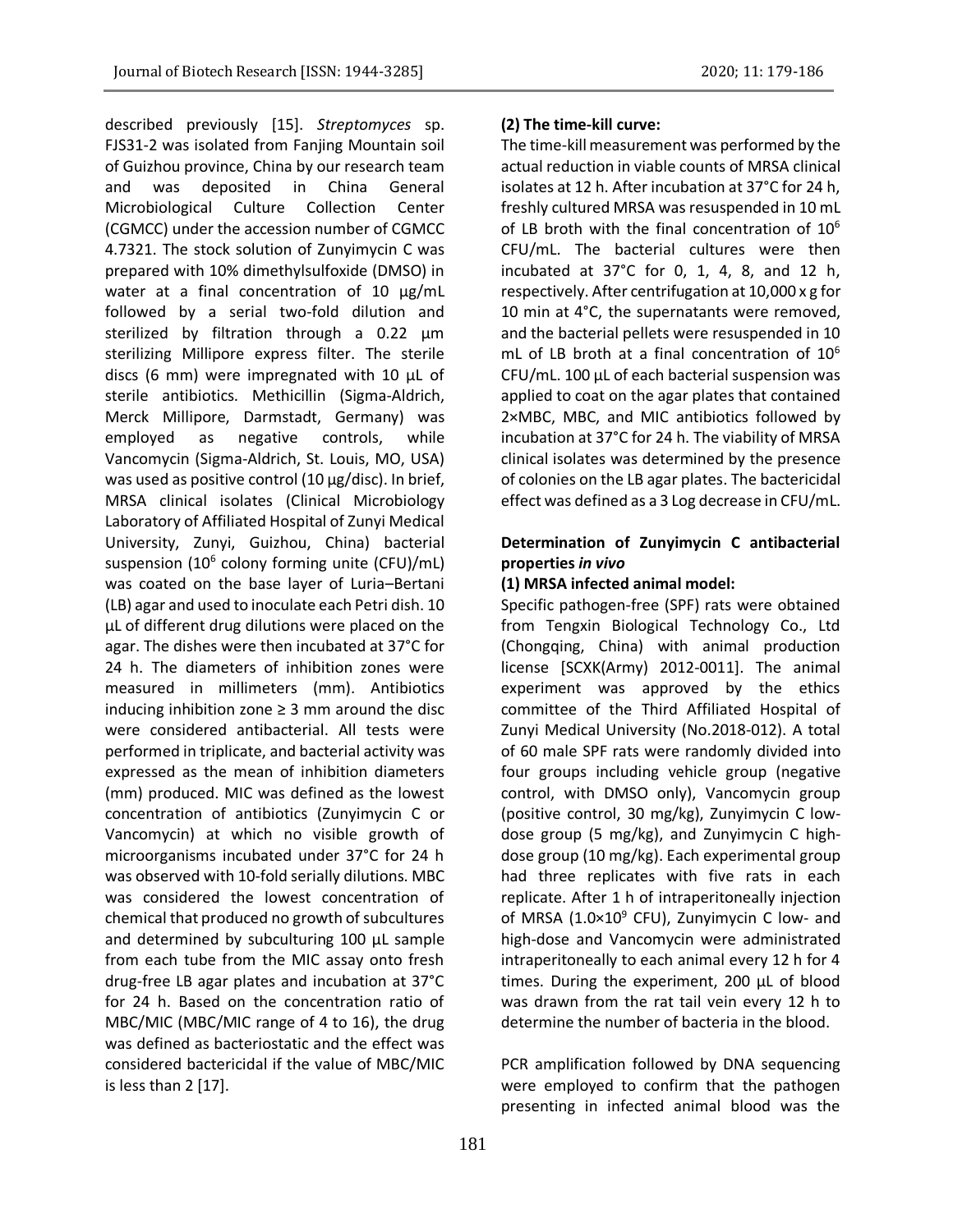injected MRSA. MRSA mecA gene specific primers (mecA-RE: CTGGAACTTGTTGAGCAGAG and mecA-FO: TGGCTATCGTGTCACAATCG) were applied following the standard methods described by Sambrook [20] or the manufacturer's instructions of each kit. Genomic DNAs of standard strain *Staphylococcus aureus* (ATCC: 29213) (CGMCC) and MRSA clinical isolates 170402019 and 08301 (Clinical Microbiology Laboratory of Affiliated Hospital of Zunyi Medical University, Zunyi, Guizhou, China) were extracted directly from the liquid bacterial cultures by using DNA extraction kit (Takara Biotechnology, Dalian, Liaoning, China). PCR reaction was performed by using PCR detection system (Bio-Rad Laboratories, Hercules, CA, USA). In brief, 20 µg of genomic DNA from each bacterial strain was used for PCR reaction under the following program: 95°C for 3 min, followed by 30 cycles of 95°C for 10 s, 55°C for 30 s, 72°C for 30 s. The PCR product was then sequenced by Life Technologies (Shanghai, China), and the results were blasted with online tools of BLASTN (https://blast.ncbi.nlm.nih.gov)

#### **(2) Drug killing curve and animal survival rate:**

The killing curve determination was carried out by subculturing 20 µL of fresh drawn blood from each rat onto the LB agar plates and incubating at 37°C for 24 h. Killing curves were calculated based on the total number of bacterial colonies on the plates. Survival rates and therapeutic efficacy were calculated after 96 h according to the numbers of surviving animal in each group.

### **(3) Drug half-life:**

The animal plasma half-life of Zunyimycin C was analyzed by using liquid–liquid extraction technique described by Akhlaq [18] with slight modification. After Zunyimycin C (40 mg/kg) was injected for three times with 30 min interval, 200 µL of animal plasma was drawn from the tail vein at 0, 0.5, 1, 2, 4, 6, 8, 10, and 12 h. Equal volume of trichloromethane was added to the plasma and vortexed for 30 min. After centrifugation at 12,000 rpm for 10 min at 4°C, the upper layer of the solvent was transferred to a sterile vial. Then, 200 µL of ethyl acetate was added to the

remaining aqueous phase, and mixed by vortex for 30 min. After centrifugation at 12,000 rpm for 10 min at 4°C, the upper layer of the mixed liquid was transferred to a sterile vial. The drugcontaining trichloromethane and ethyl acetate in the upper layers were mixed and vaporized completely followed by dissolving in 100 µL of methanol. The Zunyimycin C samples were spotted by using glass spotters onto silica gel (UV 254) pre-coated thin layer chromatography (TLC) (GE Healthcare, Tokyo, Japan) plates. The TLC plates were placed in a solvent tank containing 15 mL mixture of trichloromethane/methanol (15:1) and run for several seconds. The plates were then removed from the tank, dried, and viewed under UV light. The Zunyimycin C concentration in rat plasma was calculated in accordance with the standard curve. The pharmacokinetic constraint t<sup>½</sup> was calculated from the plasma concentration time profile of the drug.

#### **Statistical analysis**

The *in vivo* and *in vitro* experiments were repeated independently three times. All data were statistically analyzed by using SPSS 19.0 (IBM, Ammon, New York, USA). The data were expressed as mean ± SD, and t-test was used for the comparison between controls and Zunyimycin C.  $P \le 0.05$  indicated a statistically significant difference between the two groups at a specific concentration.

#### **Results and discussion**

### *In vitro* **antibacterial activity of Zunyimycin C on human-isolated** *S. aureus*

The i*n vitro* effects of Zunyimycin C on methicillinsusceptible *Staphylococcus aureus* (MSSA), MRSA, and VRSA were shown in Table 1. The chemically inhibited growth of bacteria was observed at 0.25, 1, and 4 mg/mL, while the MBC values were 2, 6, 16 µg/mL, and the MBC/MIC ratios were 1.5, 2, 64 for MSSA, MRSA, and VRSA, respectively. The positive control, Vancomycin, showed the same effects as Zunyimycin C in MIC, MBC, and the MBC/MIC values for MSSA, MRSA, and VRSA.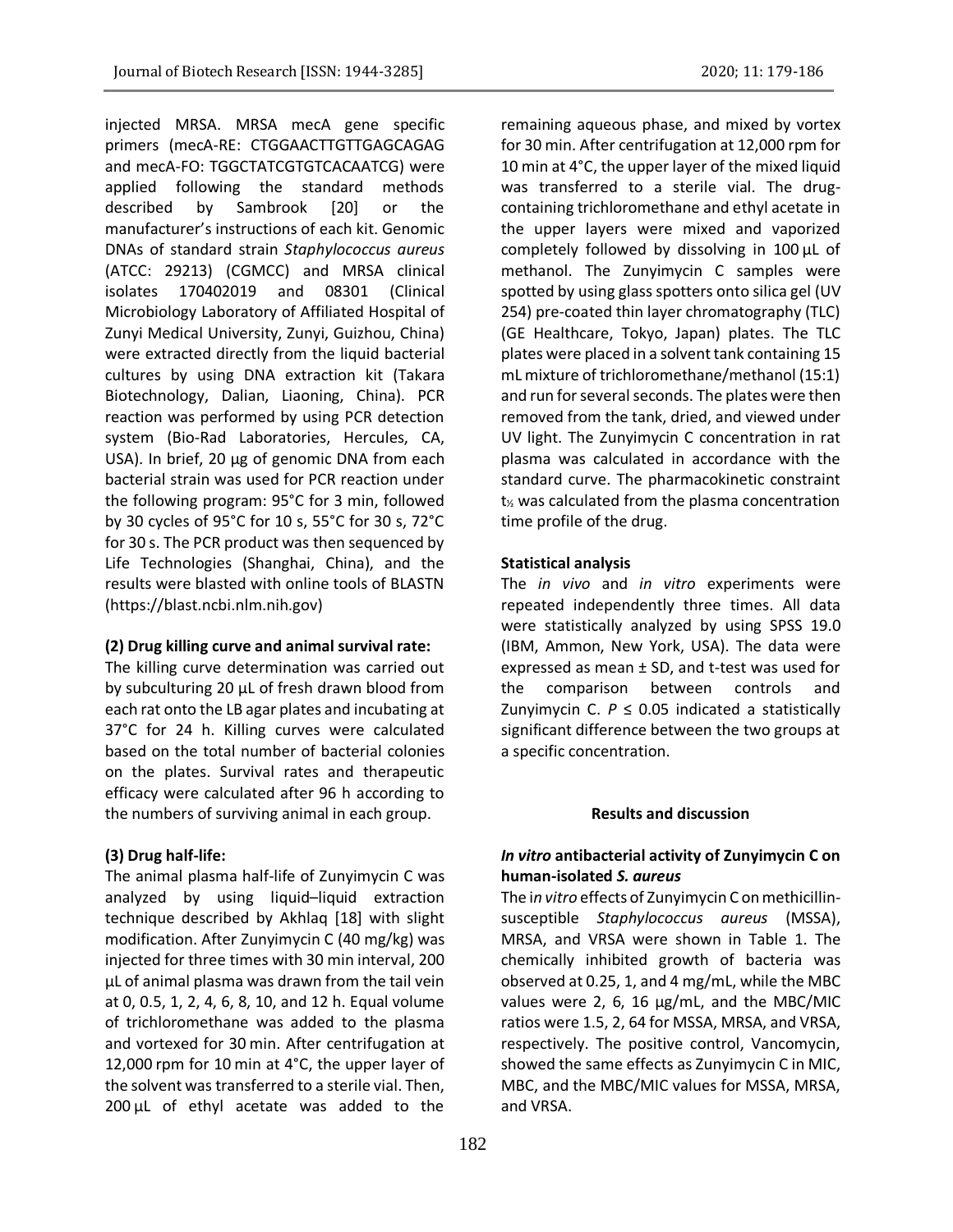| <b>Strains</b>                     | MIC (µg/mL)    |           | $MBC(\mu g/mL)$     |            | <b>MBC/MIC</b> |                | <b>Effect</b> |           |
|------------------------------------|----------------|-----------|---------------------|------------|----------------|----------------|---------------|-----------|
|                                    | Zun            | Van       | Zun                 | Van        | Zun            | Van            | Zun           | Van       |
| MSSA standard strain (ATCC: 29213) | $1 \pm 0.0$    | $1 + 0.0$ | 2±0.0               | $1 + 0.0$  |                |                | $\ddot{}$     | $\ddot{}$ |
| MRSA clinical isolates (08301)     | $4 + 0.0$      | 2±0.0     | 6±0.0               | $4 + 0.0$  | $1.5\,$        | $\mathcal{P}$  | $\ddot{}$     | $+$       |
| MRSA clinical isolates (161222330) | $8 + 0.0$      | 2±0.0     | 16 <sub>±</sub> 0.0 | $4 + 0.0$  | $\mathcal{P}$  | 2              | $\ddot{}$     | $\ddot{}$ |
| MRSA clinical isolates (161231380) | $4 + 0.0$      | 2±0.0     | 6±0.0               | $4 + 0.0$  | 1.5            | $\mathcal{P}$  | $\ddot{}$     | $\ddot{}$ |
| MRSA clinical isolates (170108317) | $4 + 0.0$      | $2+0.0$   | 6±0.0               | $4 + 0.0$  | 1.5            | 2              | $\ddot{}$     | $\ddot{}$ |
| MRSA clinical isolates (161231350) | $4 + 0.0$      | 2±0.0     | 6±0.0               | $4 + 0.0$  | $1.5\,$        | $\mathfrak{p}$ | $\ddot{}$     | $\ddot{}$ |
| VRSA clinical isolates (170402019) | $0.25 \pm 0.0$ | $1 + 0.0$ | 16 <sub>±</sub> 0.0 | $48 + 0.0$ | 64             | 48             |               |           |

**Table 1.** Bacteriostatic (-) and bactericidal (+) effects of Zunyimycin C.

**Note:** The results were the means of number of the colonies ± standard deviations. **+**: bactericidal effect; **-**: bacteriostatic effect; Zun: Zunyimycin C; Van: Vancomycin.



**Figure 2.** Time–kill curves of Zunyimycin C and Vancomycin. Vancomycin: 30 μg/mL; Zunyimycin C (low): 5μg/mL; Zunyimycin C (high): 10 μg/mL.

#### **Time-kill effect of Zunyimycin C**

The change patterns of MRSA growth and killing by Zunyimycin C and Vancomycin at different concentrations were shown in Figure 2. In general, the growth curves for MRSA without antibiotic treatment (DMSO and blank) reached a plateau after 6 h of inoculation, while the three antibiotic-treated groups showed sharp decreases in bacterial population comparing to that of the control groups after a short lag phase. All antibiotic-treated groups exhibited reduction to the lowest CFU counts after incubation for 48 h. The analysis of each individual antibiotic assay result indicated that Vancomycin had the best effect against MRSA after incubation for 48 h, with time-kill kinetic tests showing that Vancomycin was more effective than Zunyimycin C (at low and high concentrations) against MRSA. No significant difference was observed among

the antibiotic-treated groups (*P*>0.05). However, a significant difference (*P*<0.01) was recorded between the antibiotic-treated and control groups, which indicated that Zunyimycin C shared the same kill rate as Vancomycin against MRSA.

### **Half-life and** *in vivo* **bactericidal activity of Zunyimycin C**

The plasma concentration of Zunyimycin C was calculated in accordance with the standard curve, and the half-life (t½) was then determined. The results showed that the blood concentration of Zunyimycin C reached the peak level at 2 h with the  $t$ <sup>1</sup>/<sub>2</sub> of 6.3 h (Figure 3).

Given that Vancomycin and Teicoplanin remain the first choices of MRSA treatment, Vancomycin was employed as the positive control in this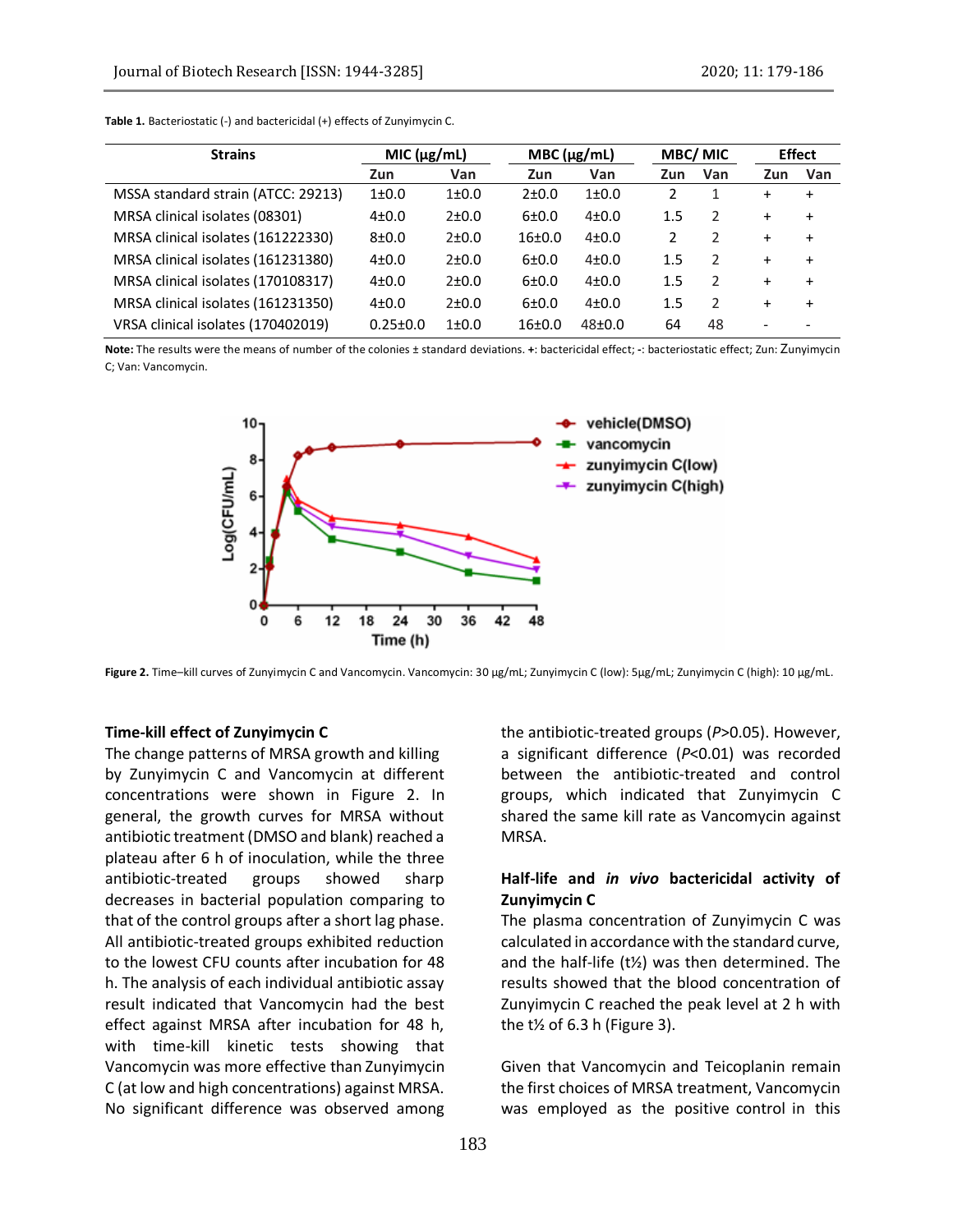

**Figure 3.** The animal plasma half-life of Zunyimycin C.

**Table 2.** *in vivo* bactericidal activity of Zunyimycin C.

| Group                   |                    | Bacterial number (CFU/mL) |                      |                      |  |  |  |  |  |
|-------------------------|--------------------|---------------------------|----------------------|----------------------|--|--|--|--|--|
|                         | 12 h               | 24 h                      | 36 h                 | 48 h                 |  |  |  |  |  |
| Vehicle (DMSO)          | $5.51 \times 10^8$ | $2.78 \times 10^{9}$      | $6.31 \times 10^{9}$ | $9.41 \times 10^{9}$ |  |  |  |  |  |
| Vancomycin (30 mg/kg)   | $3.31 \times 10^6$ | $9,24 \times 10^5$        | $3.06 \times 10^{4}$ | $5.36 \times 10^4$   |  |  |  |  |  |
| Zunyimycin C (5 mg/kg)  | $2.17 \times 10^8$ | $2.27 \times 10^7$        | $6.49 \times 10^{6}$ | $3.09 \times 10^{5}$ |  |  |  |  |  |
| Zunyimycin C (10 mg/kg) | $1.06 \times 10^8$ | $8.14 \times 10^{6}$      | $5.35 \times 10^5$   | $5.34 \times 10^4$   |  |  |  |  |  |

study. The numbers of blood bacteria were counted in the interval of every 12 h. The results demonstrated that the lowest bacterial CFU (<  $1.0\times10^4$  CFU) was achieved in antibiotic-treated animal groups after 48 h incubation comparing to that of  $0.994 \times 10^{10}$  CFU in vehicle groups (Table 2).

There was no significant difference observed between the groups of Vancomycin and Zunyimycin C treated MRSA infected animals. However, a significant difference (*P* < 0.01) was observed between the vehicle group and the antibiotic-treated groups, which indicated that Zunyimycin C demonstrated the similar antibacterial effect against MRSA as Vancomycin. The therapeutic effect of Zunyimycin C suggested that it might have the same therapeutic effect on MRSA infection as Vancomycin, and, therefore, Zunyimycin C might have a potential clinical application in the treatment of MRSA infection.

After infected animals with MRSA for 6 h, animals in the vehicle groups became weak and faint with two animals died. All animals in vehicle groups died after 48 h of infection without treatment, while there was no animal death observed in the Vancomycin treated groups. In the groups treated with low-dose Zunyimycin C, two animals died after 12 h of infection, followed by two additional deaths within 24 h. In the group treated with high-dose Zunyimycin C, only two animals died within 24 h (Figure 4).

The bacteriostatic and bactericidal effects of Zunyimycin C were calculated according to the ratio of MBC/MIC. For MSSA and MRSA, the effect of Zunyimycin C was considered bactericidal while, for VRSA, the effect of the chemical was bacteriostatic. The antibacterial activity of Zunyimycin C in this study was relatively low, and the effective concentrations at *in vitro* experiments were hardly reached at *in vivo* animal experiments, which were probably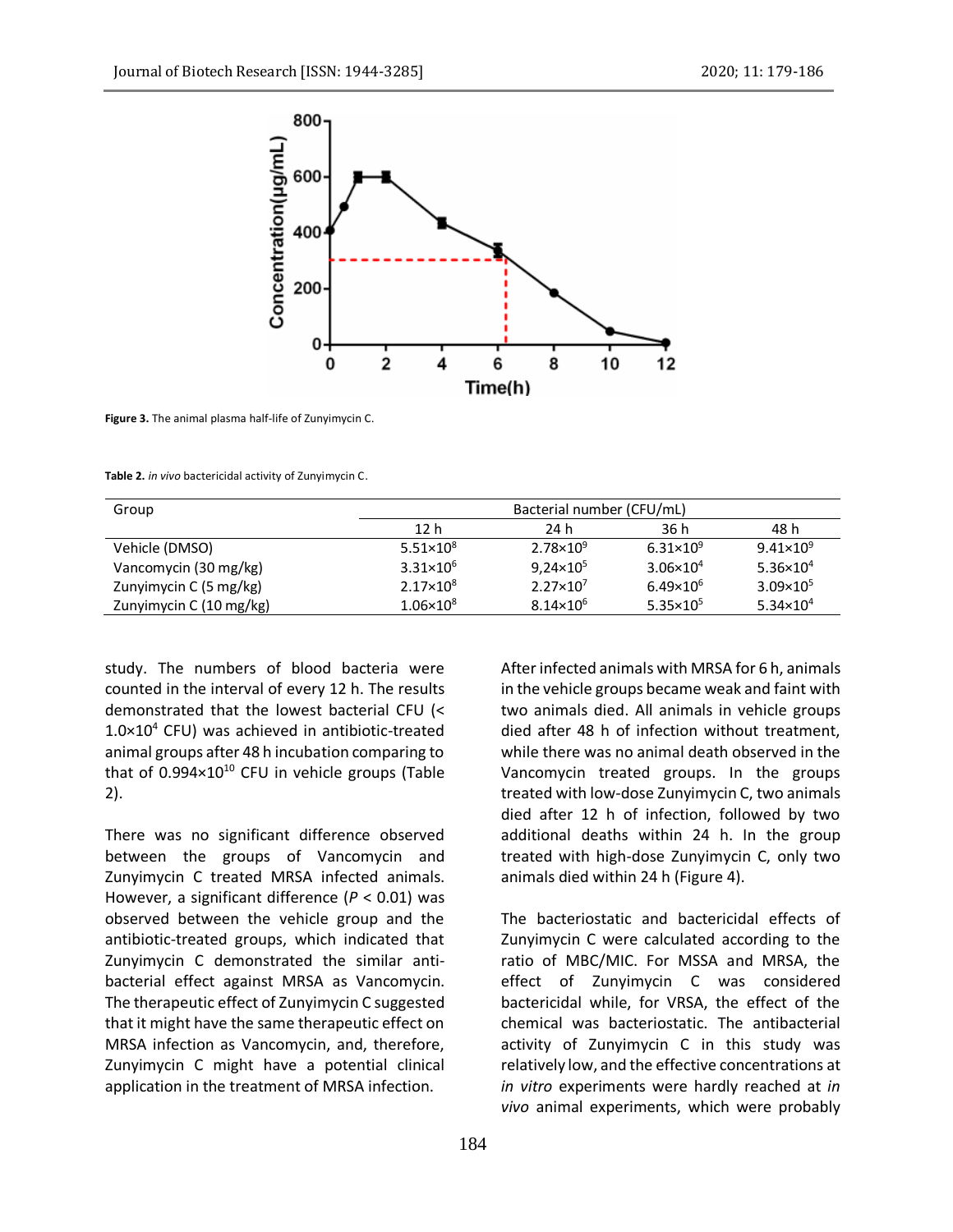

**Figure 4.** Rats survival rate until to 96 h.

due to the poor responses of antibiotic treatment to *Staphylococcus aureus*. In the groups treated with low- and high-dose Zunyimycin C, four and two animals died within 24 h of infection, respectively. However, there was no animal death in the Vancomycin-treated groups, which suggested that the therapeutic effect of Zunyimycin C was insufficient under the concentrations of 5 or 10 mg/kg bodyweight, and the drug dosage must be further optimized to improve the therapeutic effect of Zunyimycin C.

#### **Conclusions**

In summary, the *in vitro* and *in vivo* bactericidal activity, time-kill assay, and half-life of the novel chloroanthrabenzoxocinone antibiotic, Zunyimycin C, against MRSA in rats were determined. The results indicated that Zunyimycin C might present a good therapeutical effect in the treatment of MRSA infection and offer a good perspective for clinical use.

#### **Acknowledgement**

This work was supported by The National Nature Science Foundation of China (Grant No. 81860653); The Science and Technology Foundation of Guizhou Province (No.(2017)1218 and No.(2019)1462); The Science and Technology

Foundation of Shaanxi Province (2020JM-550 and 2020JM-545); Open Project Foundation of Key Laboratory of noncoding RNA and drugs in Universities of Sichuan Province (FB19-01); The Science and Technology Foundation of Zunyi (No. (2017)27, (2017)36), (2017)53), and (2017)29); The Science and Technology Project of Zunyi City Huichuan District (No. (2017)12); The Research Start up Foundation of Zunyi Medical University (No. F-905). Open project Shaanxi Engineering and Technological Research Center for Conversation and Utilization of Regional Biological Resources (sxgczx-201 9-02); Initial Scientific Research Fund of Yan'an University (YDBK201850) and Research Program of Yan'an University (YDZ2019-09).

#### **References**

- 1. Kim W, Hendricks GL, Tori K, Fuchs BB, Mylonakis E. 2018. Strategies against methicillin-resistant *Staphylococcus aureus* persisters. Future Med Chem. 10(7):779-794.
- 2. Purrello SM, Garau J, Giamarellos E, Mazzei T, Pea F, Soriano A, *et al*. 2016. Methicillin-resistant *Staphylococcus aureus* infections: A review of the currently available treatment options. J Glob Antimicrob Resist. 7:178-186.
- 3. Jokinen E, Laine J, Huttunen R, Lyytikäinen O, Vuento R, Vuopio J, *et al*. 2018. Trends in incidence and resistance patterns of *Staphylococcus aureus* bacteremia. Infect Dis (Lond). 50(1):52- 58.
- 4. Rhee Y, Aroutcheva A, Hota B, Weinstein RA, Popovich KJ. 2015. Evolving epidemiology of *Staphylococcus aureus* bacteremia. Infect Control Hosp Epidemiol. 36(12):1417-1422.